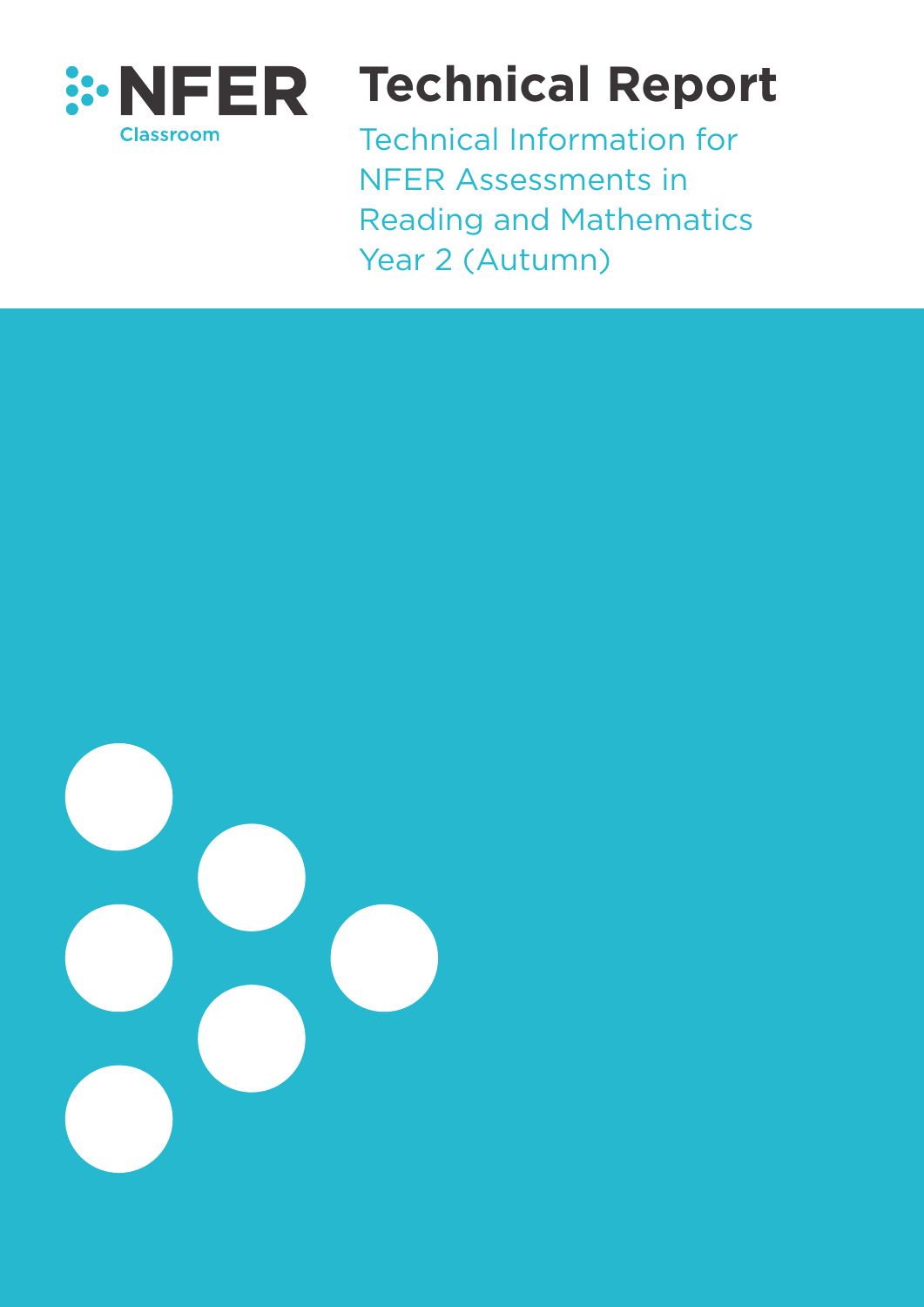## **Technical Information for NFER Assessments in Reading and Mathematics Year 2 (Autumn)**

Centre for Assessment

Published in July 2018 By the National Foundation for Educational Research, The Mere, Upton Park, Slough, Berkshire SL1 2DQ www.nfer.ac.uk

© 2018 National Foundation for Educational Research Registered Charity No. 313392

**ISBN:** 978-1-911039-79-2

**How to cite this publication:**

Centre for Assessment (2018). *Technical Information for NFER Assessments in Reading and Mathematics Year 2 (Autumn).* Slough: NFER.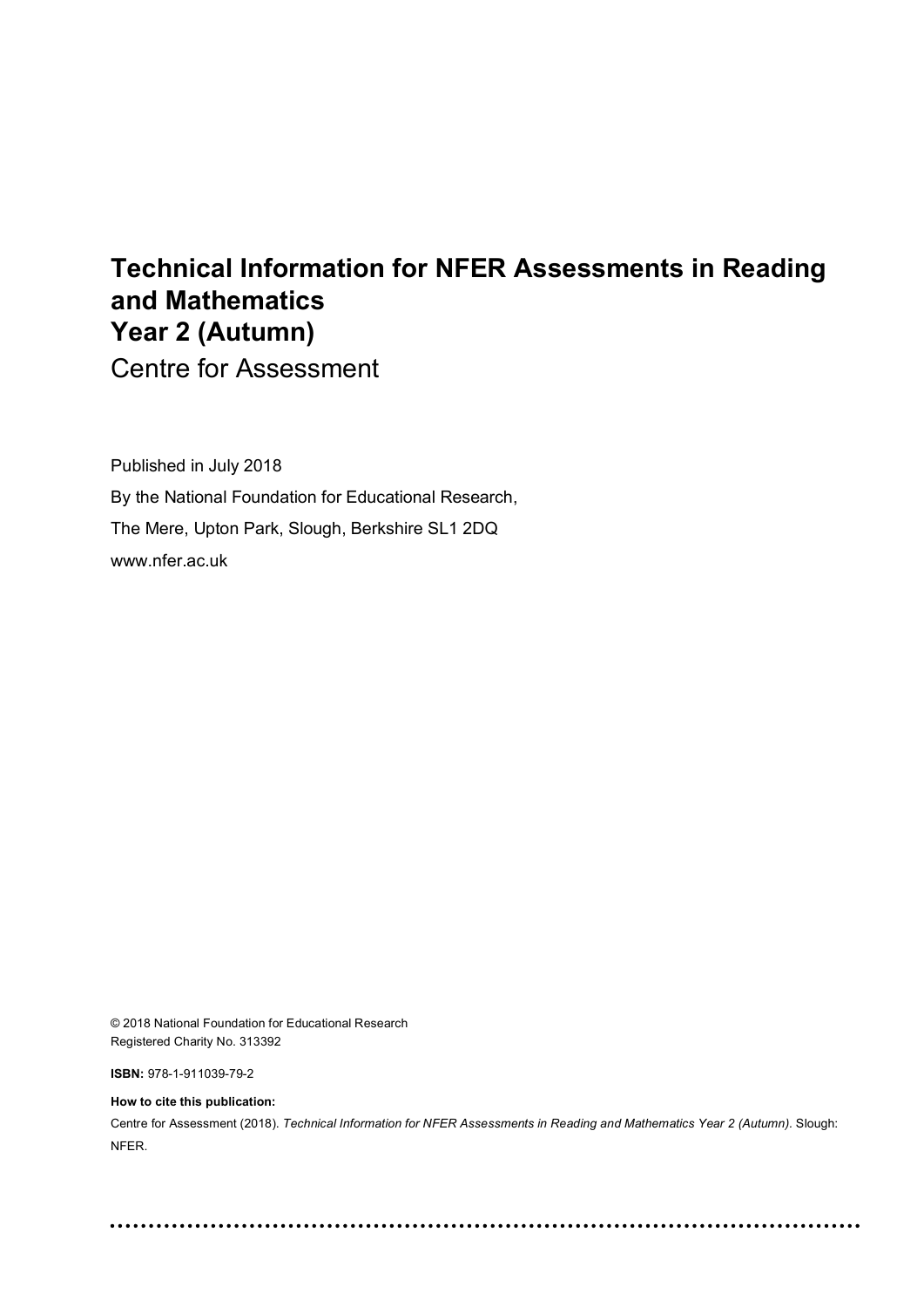## **Contents**

| 6              | Test outcomes                        | 13 |
|----------------|--------------------------------------|----|
|                | Differential item functioning        | 7  |
|                | Item level statistics                | 7  |
| 5              | Item level functioning               | 7  |
| 4              | Whole test functioning               | 6  |
| 3              | Sample characteristics               | 2  |
| $\overline{2}$ | Early development of texts and items | 1  |
| 1              | Introduction                         | 1  |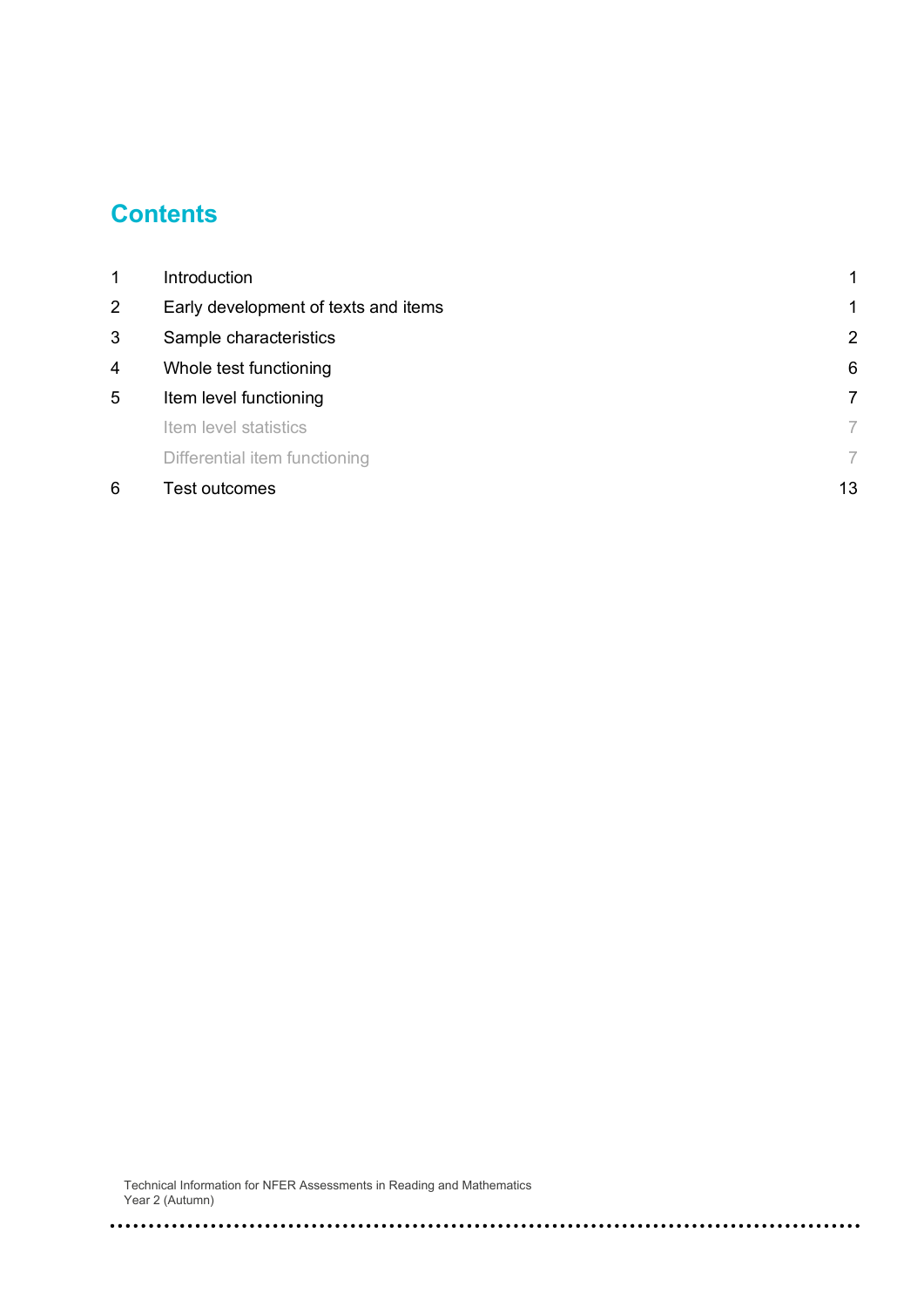#### **1 Introduction**

The Year 2 mathematics and reading assessments form part of a new Key Stage 1 series of materials that can be used to monitor pupil attainment and progress across Years 1 and 2 to the national assessment at the end of Key Stage 1. They are aligned to the 2014 National Curriculum and in turn are part of a wider series of assessments intended for use through Years 1 to 5.

True to the model of all NFER assessment development, these assessments are the end result of extensive review, trialling and analysis. This report details the development process and provides technical data relating to the sampling, trialling and standardisation of the assessments.

#### **2 Early development of texts and items**

Following the initial development of texts / contexts and items (questions) by the researchers at NFER, informal trialling was conducted at a variety of primary schools. Informal trialling involves discussing the texts and / or items with small groups of pupils and gathering information on how these can be improved. This provides early feedback on the appropriateness of the texts and items, contributes to an informed review of the materials and influences the selection of items in preparation for the standardisation.

Teacher feedback is very important in the development of NFER tests. Not only is teacher input gathered on the early versions of the materials during informal trialling but it is also collected through a questionnaire completed by teachers taking part in the large scale standardisation. This questionnaire gathers teacher feedback on different aspects of the tests; this information is very useful in refining the materials and informing the selection of items that comprise the final tests.

In addition to feedback from teachers, the materials were reviewed by inclusion and subject experts. This allows us to ensure that, as far as possible, the tests are appropriate for the pupils who will be taking them.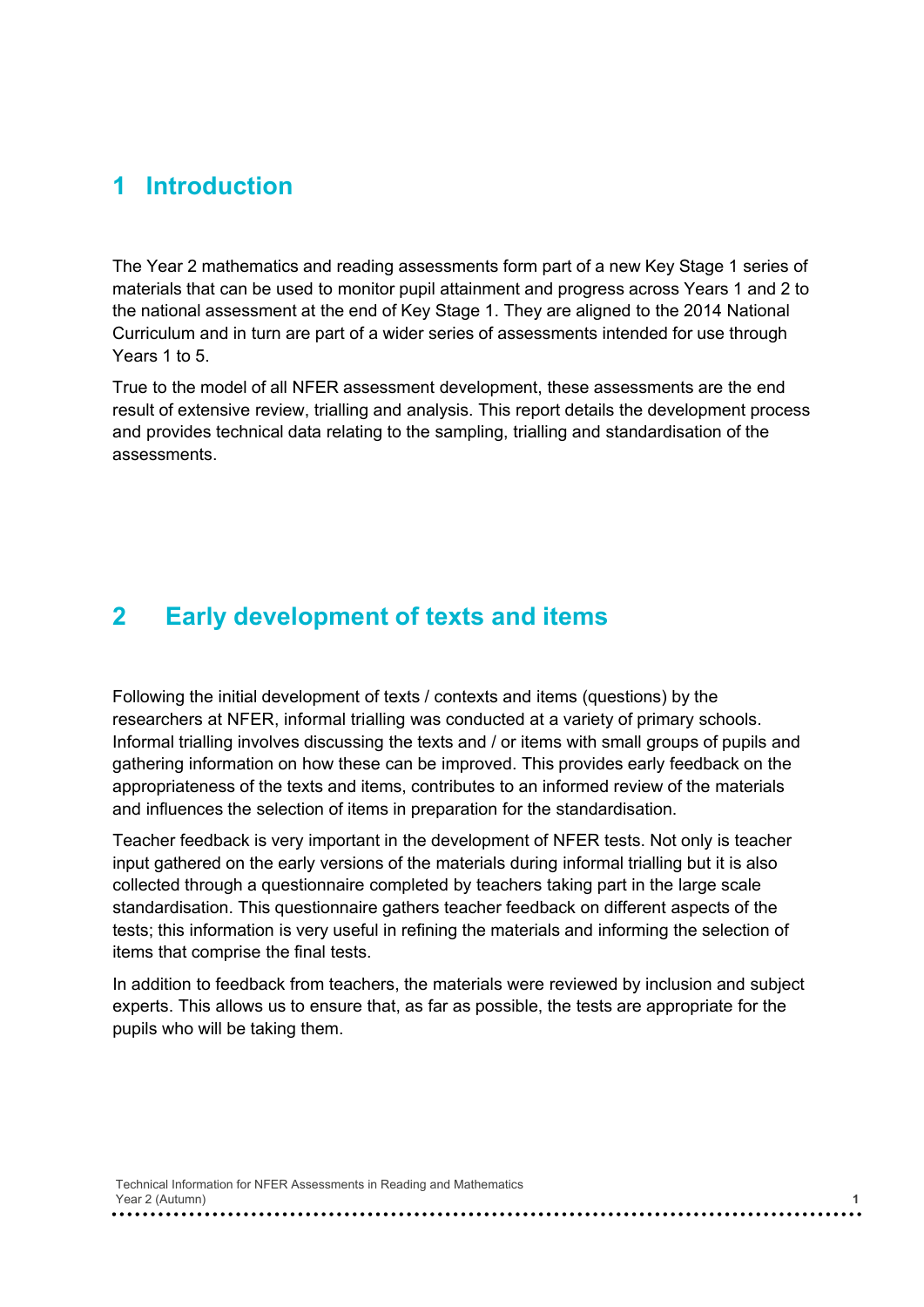### **3 Sample characteristics**

The NFER assessments in reading and mathematics Year 2 (autumn) were standardised in November 2017 with a sample of schools from across England. The standardisation sample was stratified according to the following characteristics:

- KS2 overall performance band 2015 (average point score)
- Primary school type
- School governance
- Region

In order to ensure the characteristics of the schools included in the standardisation sample were representative nationally, school level characteristics were compared with the national population and chi-square significance tests were conducted. The achieved sample representations across the above characteristics are shown and compared with the national population in Tables 3.1 and 3.2. The gender breakdown of the samples is shown in Table 3.3.

The samples were representative of the national population in all four of the above stratification characteristics at the school level.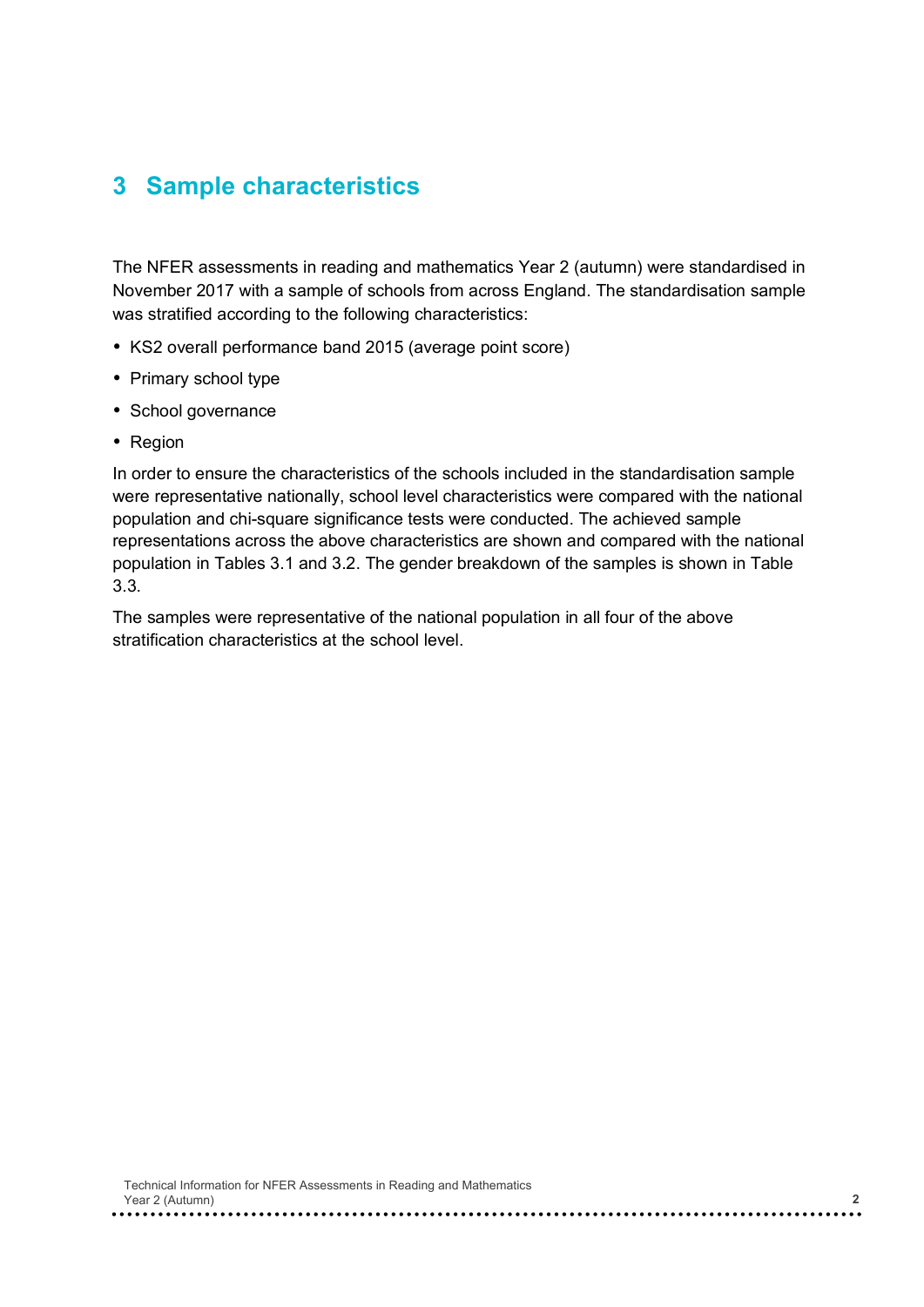|                                |                              | population    |                | sample        |                |
|--------------------------------|------------------------------|---------------|----------------|---------------|----------------|
|                                |                              | <b>Number</b> | $\frac{9}{6}$  | <b>Number</b> | $\%$           |
| <b>KS2</b> overall             | Lowest 20%                   | 2628          | 15             | 9             | 10             |
| performance                    | 2nd lowest 20%               | 2567          | 15             | 14            | 15             |
| band 2015 (av.<br>point score) | Middle 20%                   | 2301          | 13             | 11            | 12             |
|                                | 2nd highest 20%              | 2445          | 14             | 18            | 19             |
|                                | Highest 20%                  | 2832          | 17             | 20            | 22             |
|                                | missing                      | 4329          | 25             | 21            | 23             |
| Primary school                 | Nursery                      | 3             | $\overline{0}$ | 0             | 0              |
| type                           | Infants                      | 1270          | $\overline{7}$ | 5             | 5              |
|                                | <b>First School</b>          | 519           | 3              | $\mathbf{0}$  | $\overline{0}$ |
|                                | Infant & Junior<br>(Primary) | 13886         | 81             | 78            | 84             |
|                                | Independent schools          | 1286          | 8              | 9             | 10             |
|                                | All Through school           | 138           | 1              | $\mathbf 1$   | $\mathbf{1}$   |
| School<br>governance           | Academy or Free<br>school    | 4115          | 24             | 16            | 17             |
|                                | Maintained                   | 11701         | 68             | 68            | 73             |
|                                | Independent                  | 1286          | 8              | 9             | 10             |
| Urban/Rural                    | <b>Rural</b>                 | 4955          | 29             | 35            | 38             |
|                                | Urban                        | 11739         | 69             | 57            | 61             |
|                                | Missing                      | 408           | $\overline{2}$ | $\mathbf{1}$  | $\mathbf{1}$   |
| Region                         | <b>North</b>                 | 5145          | 30             | 26            | 28             |
|                                | <b>Midlands</b>              | 5343          | 31             | 31            | 33             |
|                                | South                        | 6614          | 39             | 36            | 39             |
| <b>Total schools</b>           |                              | 17102         | 100            | 93            | 100            |

**Table 3.1. Representation of the sample at school level: Reading**

Note: Since percentages are rounded to the nearest integer, they may not always sum to 100.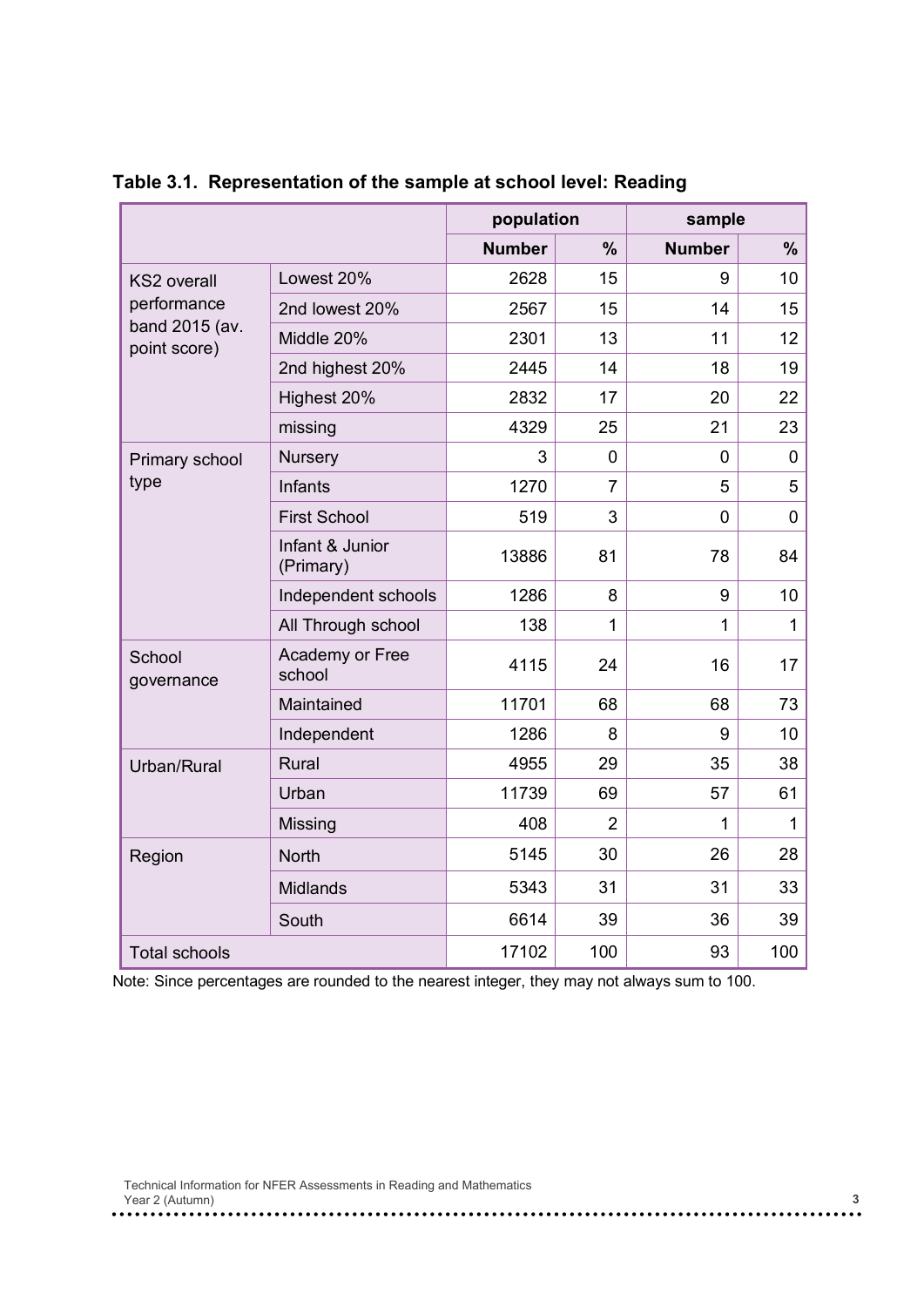|                               |                              | population    |                | sample        |              |
|-------------------------------|------------------------------|---------------|----------------|---------------|--------------|
|                               |                              | <b>Number</b> | $\frac{9}{6}$  | <b>Number</b> | $\%$         |
| <b>KS2</b> overall            | Lowest 20%                   | 2628          | 15             | 9             | 10           |
| performance<br>band 2015 (av. | 2nd lowest 20%               | 2567          | 15             | 14            | 15           |
| point score)                  | Middle 20%                   | 2301          | 13             | 11            | 12           |
|                               | 2nd highest 20%              | 2445          | 14             | 18            | 19           |
|                               | Highest 20%                  | 2832          | 17             | 20            | 22           |
|                               | missing                      | 4329          | 25             | 21            | 23           |
| Primary school                | <b>Nursery</b>               | 3             | $\Omega$       | 0             | $\mathbf 0$  |
| type                          | Infants                      | 1270          | $\overline{7}$ | 6             | 6            |
|                               | <b>First School</b>          | 519           | 3              | $\mathbf 0$   | $\mathbf 0$  |
|                               | Infant & Junior<br>(Primary) | 13886         | 81             | 77            | 83           |
|                               | Independent<br>schools       | 1286          | 8              | 9             | 10           |
|                               | All Through school           | 138           | 1              | $\mathbf{1}$  | $\mathbf{1}$ |
| School<br>governance          | Academy or Free<br>school    | 4115          | 24             | 16            | 17           |
|                               | Maintained                   | 11701         | 68             | 68            | 73           |
|                               | Independent                  | 1286          | 8              | 9             | 10           |
| Urban/Rural                   | <b>Rural</b>                 | 4955          | 29             | 34            | 37           |
|                               | Urban                        | 11739         | 69             | 58            | 62           |
|                               | Missing                      | 408           | $\overline{2}$ | $\mathbf 1$   | $\mathbf{1}$ |
| Region                        | North                        | 5145          | 30             | 25            | 27           |
|                               | Midlands                     | 5343          | 31             | 31            | 33           |
|                               | South                        | 6614          | 39             | 37            | 40           |
| <b>Total schools</b>          |                              | 17102         | 100            | 93            | 100          |

**Table 3.2. Representation of the sample at school level: Mathematics** 

Since percentages are rounded to the nearest integer, they may not always sum to 100.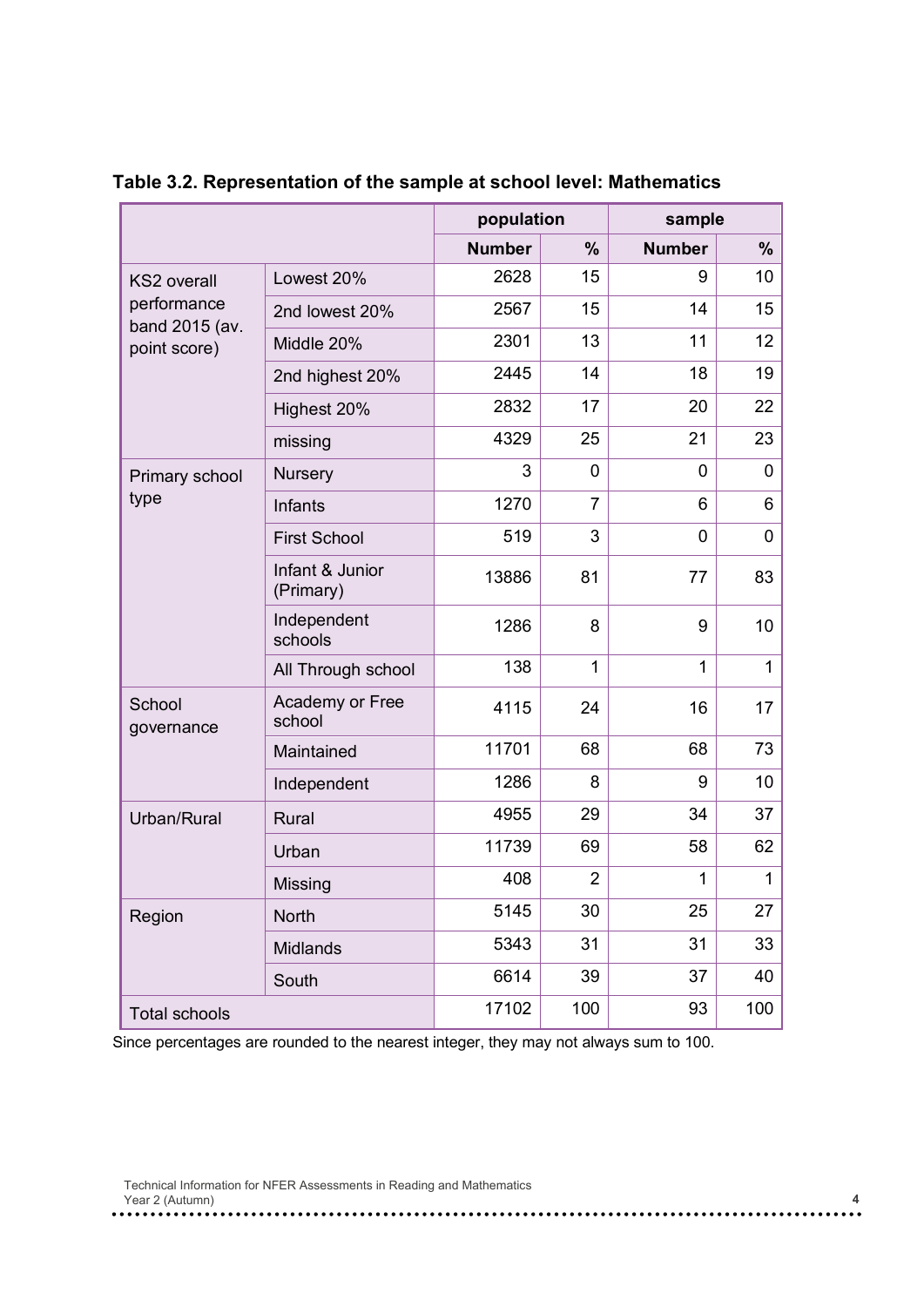|                |              | population    | sample        |     |
|----------------|--------------|---------------|---------------|-----|
|                |              | $\frac{0}{0}$ | <b>Number</b> | %   |
|                | <b>Boys</b>  | 50            | 1214          | 50  |
| <b>Reading</b> | <b>Girls</b> | 50            | 1199          | 50  |
|                | <b>Total</b> | 100           | 2413          | 100 |
|                | <b>Boys</b>  | 50            | 1234          | 50  |
| <b>Maths</b>   | <b>Girls</b> | 50            | 1211          | 50  |
|                | <b>Total</b> | 100           | 2446          | 100 |

**Table 3.3. Representation of the sample at pupil level: Gender**

Since percentages are rounded to the nearest integer, they may not always sum to 100.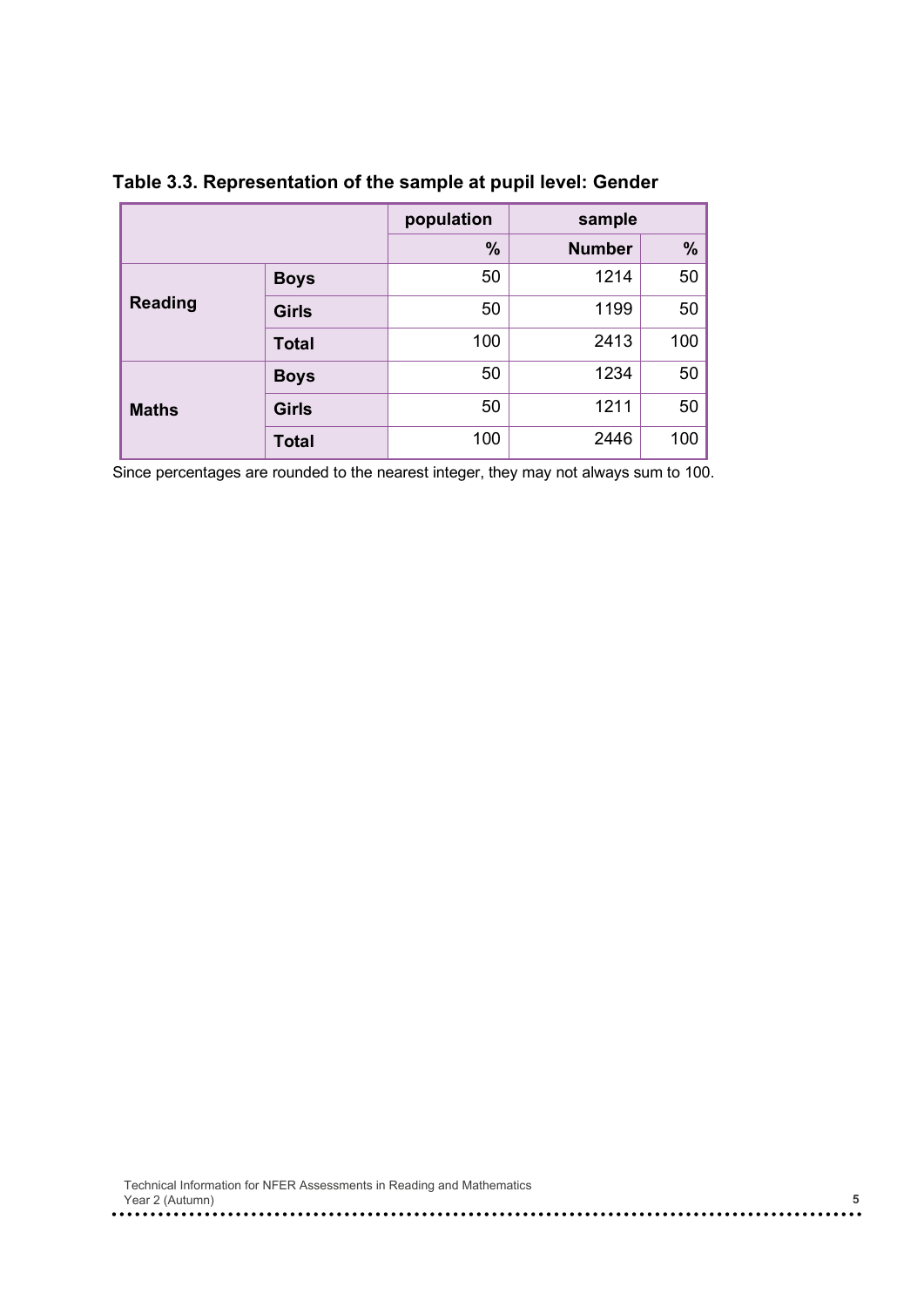## **4 Whole test functioning**

The following table provides information on the overall functioning of each assessment. As all items were trialled in two test versions during the trial, Item Response Theory (IRT) was used in determining the final form of each paper. Since IRT allows results from different papers to be analysed concurrently, the standardisation sample for each paper is the total number of pupils to have sat at least one paper in the standardisation trial.

|                                    | <b>Reading</b> | <b>Reading</b>     | <b>Mathematics</b> | <b>Mathematics</b> |
|------------------------------------|----------------|--------------------|--------------------|--------------------|
|                                    | Paper 1        | Paper <sub>2</sub> | <b>Arithmetic</b>  | Reasoning          |
| Standardisation<br>sample <i>n</i> |                | 2408               |                    | 2446               |
| Reliability<br>(Cronbach's alpha)  | 0.90           | 0.83               | 0.89               | 0.90               |
| Maximum score                      | 20             | 14                 | 20                 | 30                 |
| Mean                               | 11.21          | 7.67               | 10.20              | 15.88              |
| Median                             | 12             | 8                  | 10                 | 16                 |
| Standard deviation                 | 5.51           | 3.62               | 5.47               | 7 04               |

#### **Table 4.1. Whole test functioning by test**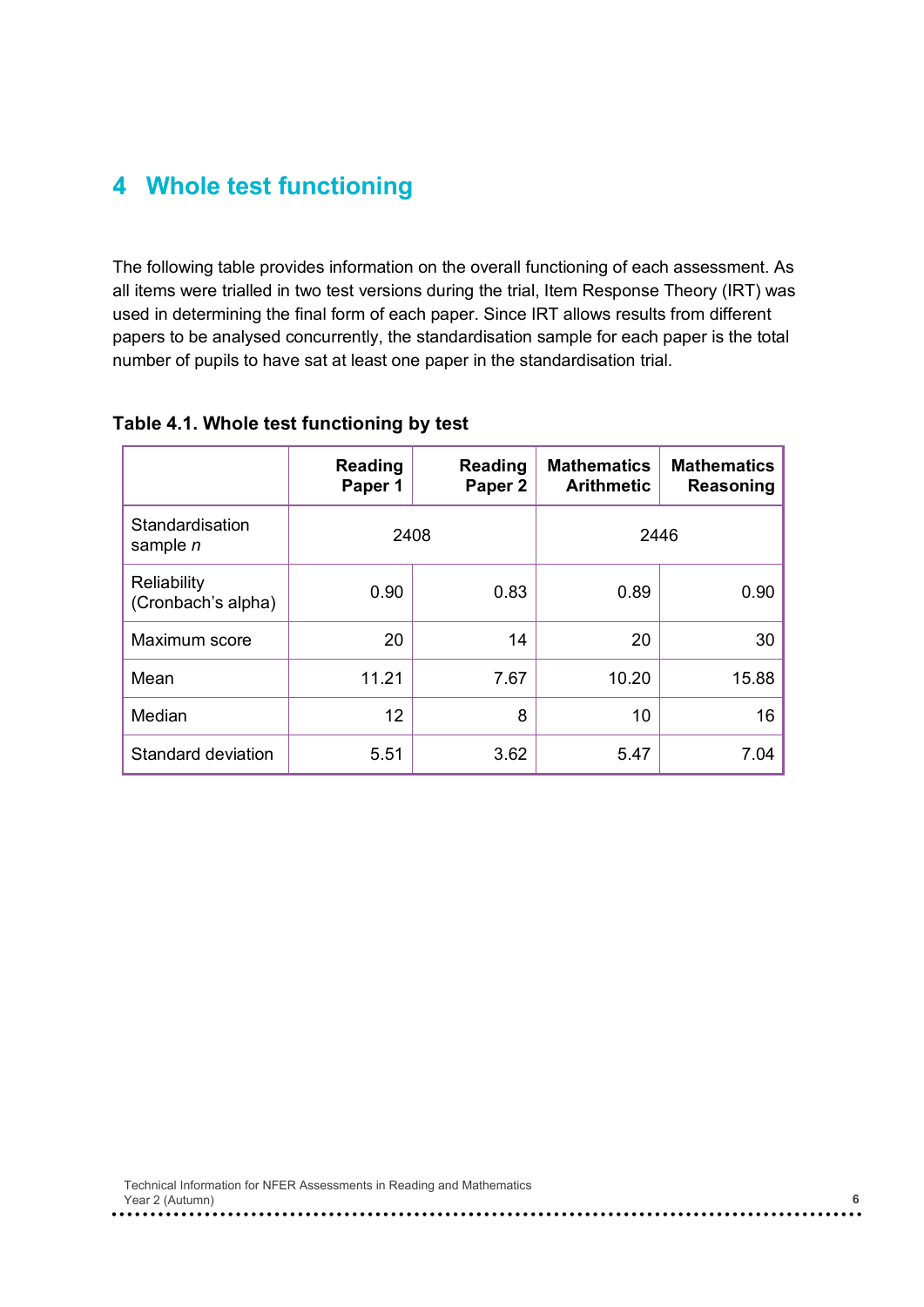## **5 Item level functioning**

#### **Item level statistics**

Information about item functioning is available in the NFER Test analysis tool. This is available for all purchasers of the tests.

#### **Differential item functioning**

Differential item functioning (DIF) analysis, classified separately for gender and EAL, was carried out to identify observed differences in performance on each test. Differential item functioning identifies particular items for which two groups (e.g. girls and boys) perform differently above and beyond the disparity in their achievement on the test as a whole.

The following tables present the outcomes of the DIF analyses, showing the items where statistical differences between groups have been identified. All items were trialled in two test versions during the trial. Most items showing differential performance did so only in one of the two versions. There are two possible reasons why this might be so. Firstly, the detection of differential performance may be due to sampling effects, that is to say, the DIF may not be detected if the item were trialled again with a new sample of pupils. The statistics could be reflecting chance differences between pupils who sat one of the test versions. The second possible reason for an item to show differential performance in one test version only is that the DIF is real but is difficult to measure reliably. Therefore the results of the DIF analysis are inconclusive. Items showing differential performance in both test versions in which they were trialled have two DIF outcomes presented.

For each item listed in the tables below, Item Response Theory analysis has been used to confirm the likelihood of differential performance. Shading denotes items where bias is likely based on a review of the item characteristic curves.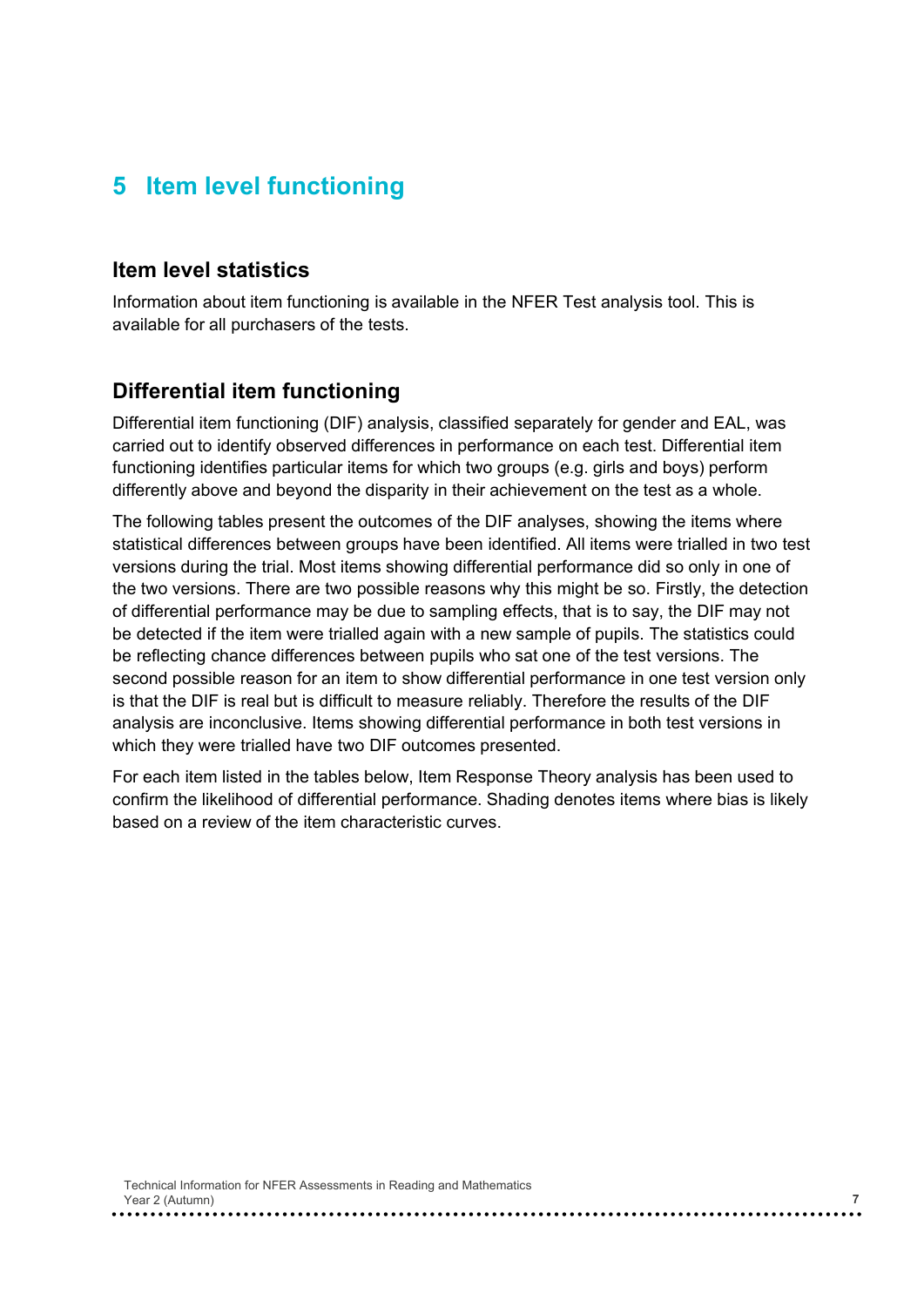| <b>Booklet section</b>  |       | ltem number     | <b>DIF</b> favours |
|-------------------------|-------|-----------------|--------------------|
| Chick goes<br>exploring |       | 3               | Boys*              |
| <b>Puppets</b>          |       |                 | Girls*             |
| < 0.05                  | - .01 | $***p$<br>⊂.001 |                    |

**Table 5.1. Differential item functioning for gender: Reading Paper 1**

None of the items in the second reading paper showed differential performance.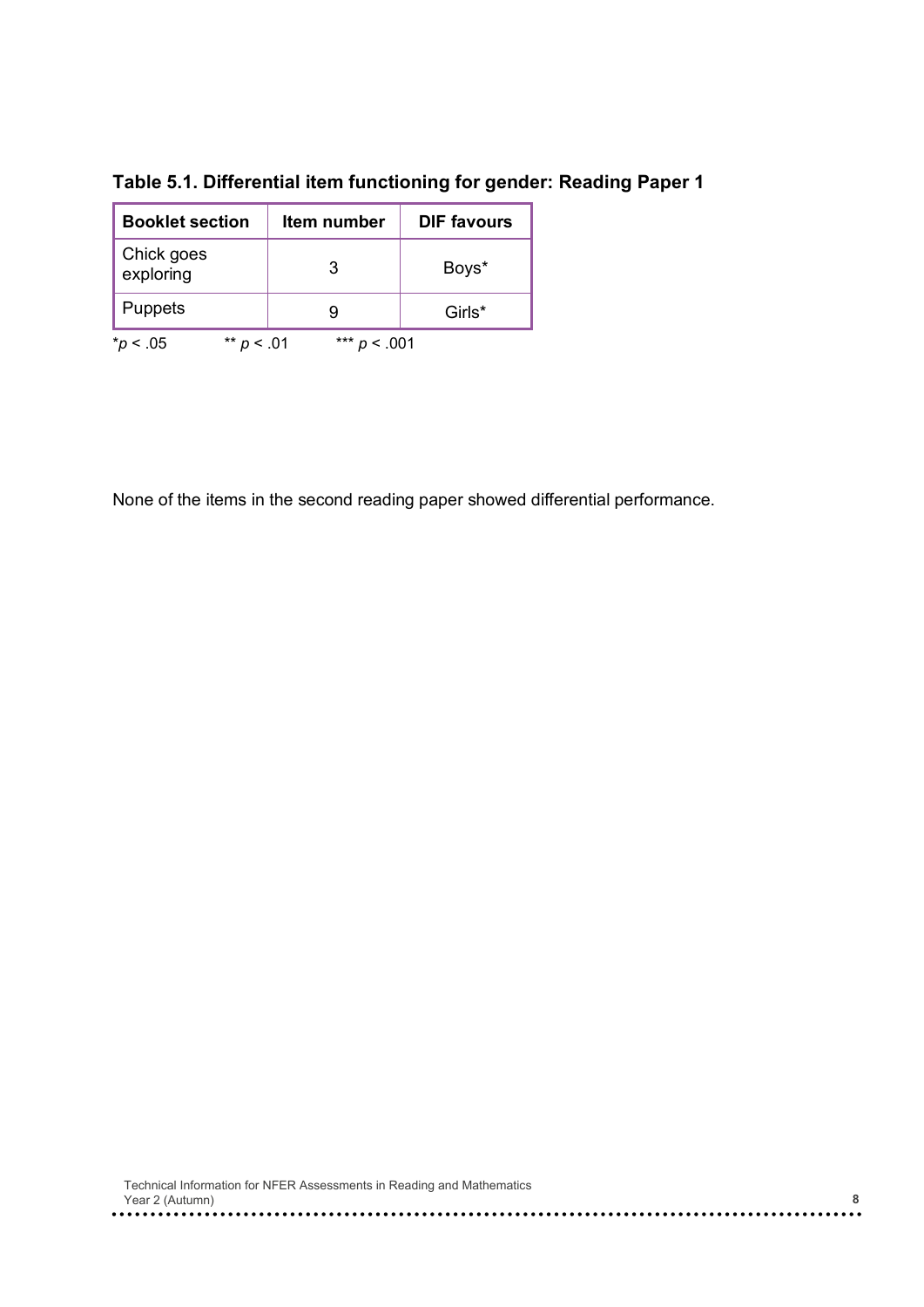|                                         | Item number | <b>DIF favours</b> |
|-----------------------------------------|-------------|--------------------|
|                                         |             | Girls**            |
|                                         |             | Girls*             |
| 10                                      |             | Boys**             |
| $** p$<br>$^{\ast}$ p<br>- .05<br>- .01 |             | *** $D$<br>< 0.001 |

**Table 5.2. Differential item functioning for gender: Mathematics Arithmetic**

**Table 5.3. Differential item functioning for gender: Mathematics Reasoning**

| Item number                                     |                    | <b>DIF favours</b> |  |  |
|-------------------------------------------------|--------------------|--------------------|--|--|
| 4                                               |                    | Girls*             |  |  |
| 6                                               |                    | Girls*             |  |  |
| 8                                               | Girls***           |                    |  |  |
| 14                                              | Boys*              |                    |  |  |
| 21                                              |                    | Boys**             |  |  |
| 24                                              |                    | Boys*              |  |  |
| 27                                              | Boys***<br>Boys*** |                    |  |  |
| 28                                              | Girls*             |                    |  |  |
| ** $p < .01$<br>*** $p < .001$<br>$*_{p}$ < .05 |                    |                    |  |  |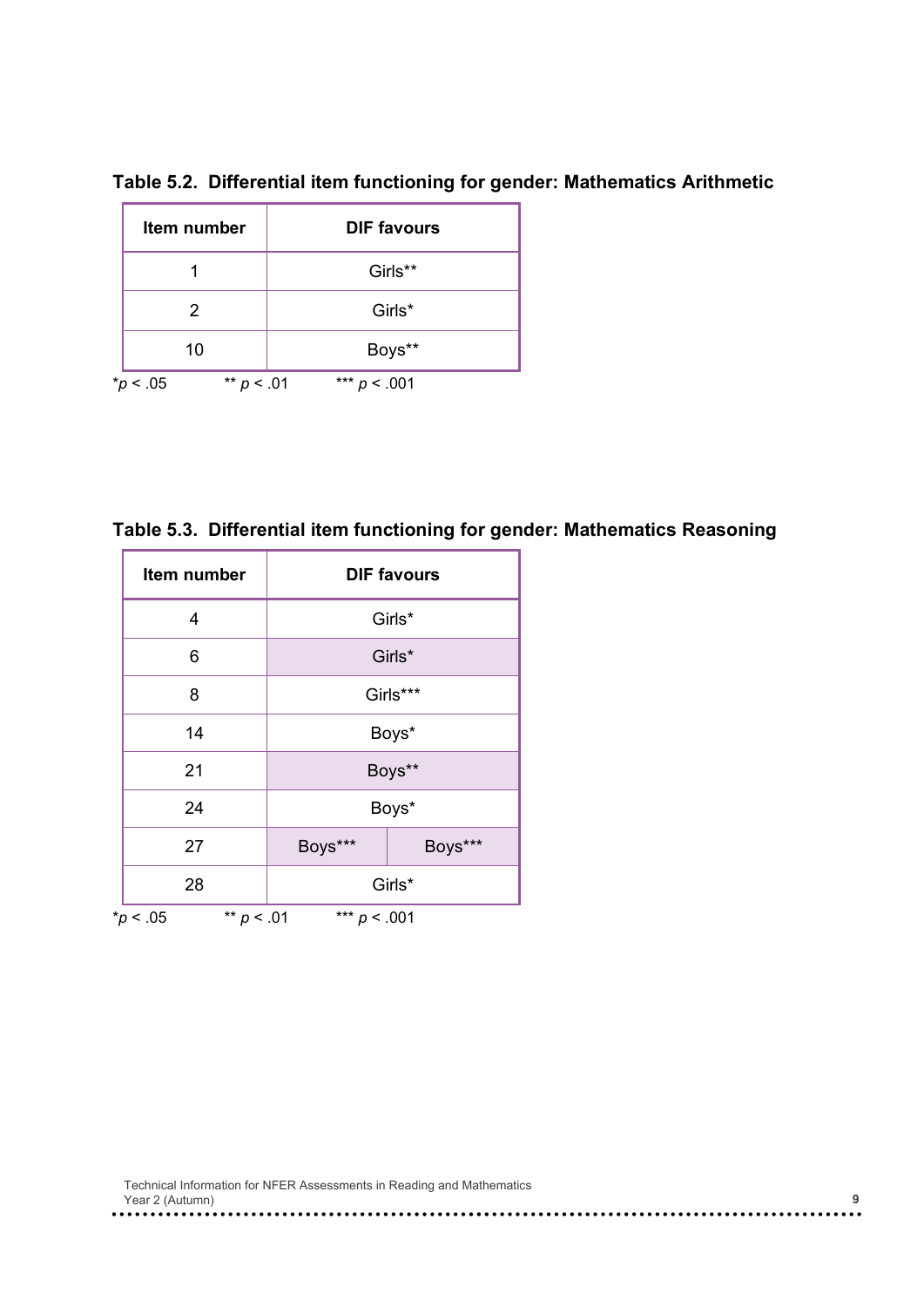| <b>Booklet section</b>  | Item number                | <b>DIF favours</b> |
|-------------------------|----------------------------|--------------------|
| Chick goes<br>exploring |                            | not EAL***         |
|                         |                            | EAL**              |
|                         |                            | EAL*               |
| $**$ p<br>05            | $***p$<br>- .01<br>< 0.001 |                    |

**Table 5.4. Differential item functioning for EAL: Reading Paper 1**

| Table 5.5. Differential item functioning for EAL: Reading Paper 2 |  |  |  |
|-------------------------------------------------------------------|--|--|--|
|                                                                   |  |  |  |

| ltem number              | <b>DIF favours</b> |
|--------------------------|--------------------|
| 3                        | not EAL*           |
|                          | not EAL*           |
| 6                        | not EAL**          |
| 13                       | EAL*               |
| ** $p < .01$<br>*p < .05 | *** $p < .001$     |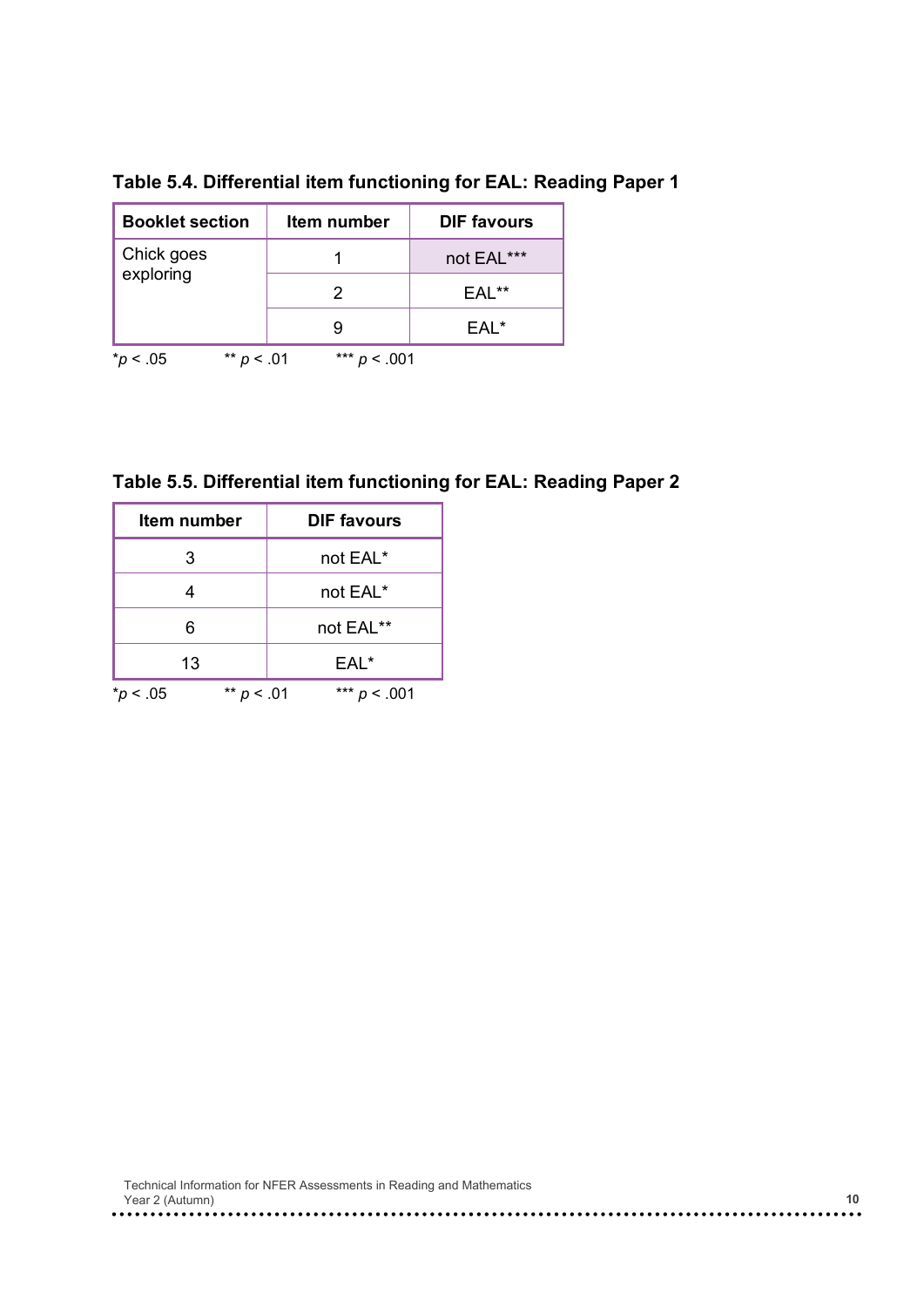| Item number                   | <b>DIF favours</b> |                |  |
|-------------------------------|--------------------|----------------|--|
| 1                             |                    | not EAL*       |  |
| 3                             |                    | not EAL*       |  |
| 4                             |                    | not EAL***     |  |
| 5                             |                    | not EAL***     |  |
| $\overline{7}$                | EAL*               |                |  |
| 8                             | EAL***             |                |  |
| 9                             | EAL*               |                |  |
| 11                            |                    | EAL*           |  |
| 12                            | not EAL*           | not EAL*       |  |
| 14                            |                    | not EAL**      |  |
| 15                            | not EAL**          |                |  |
| 16                            | EAL*               |                |  |
| 17                            | EAL*<br>EAL*       |                |  |
| ** $p < .01$<br>$*_{p}$ < .05 |                    | *** $p < .001$ |  |

**Table 5.6. Differential item functioning for EAL: Mathematics Arithmetic**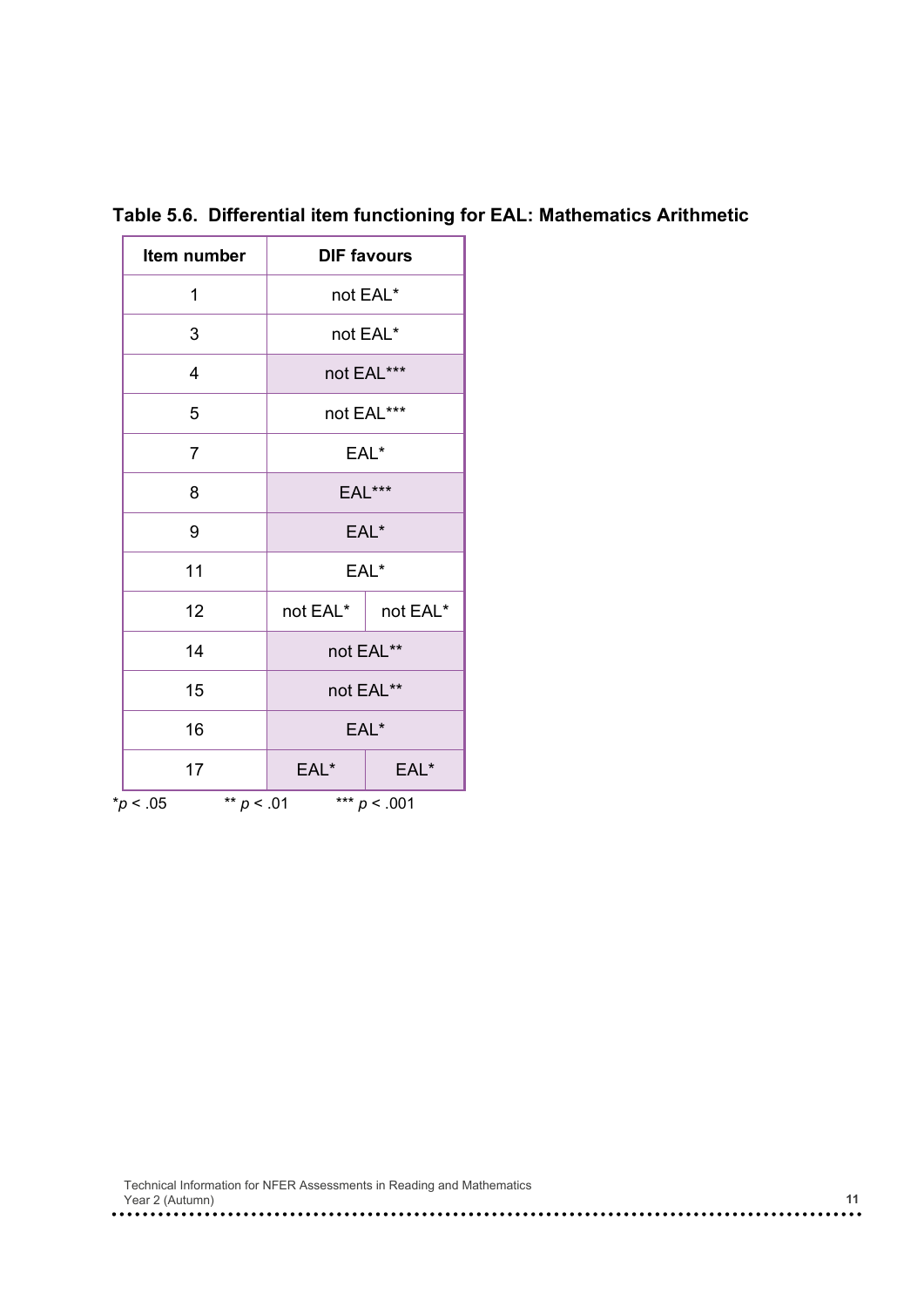| Item number | <b>DIF favours</b> |
|-------------|--------------------|
| 2           | EAL**              |
| 3           | not EAL**          |
| 7           | EAL*               |
| 9a          | not EAL*           |
| 9b          | not EAL**          |
| 14          | EAL*               |

**Table 5.7. Differential item functioning for EAL: Mathematics Reasoning**

\**p* < .05 \*\* *p* < .01 \*\*\* *p* < .001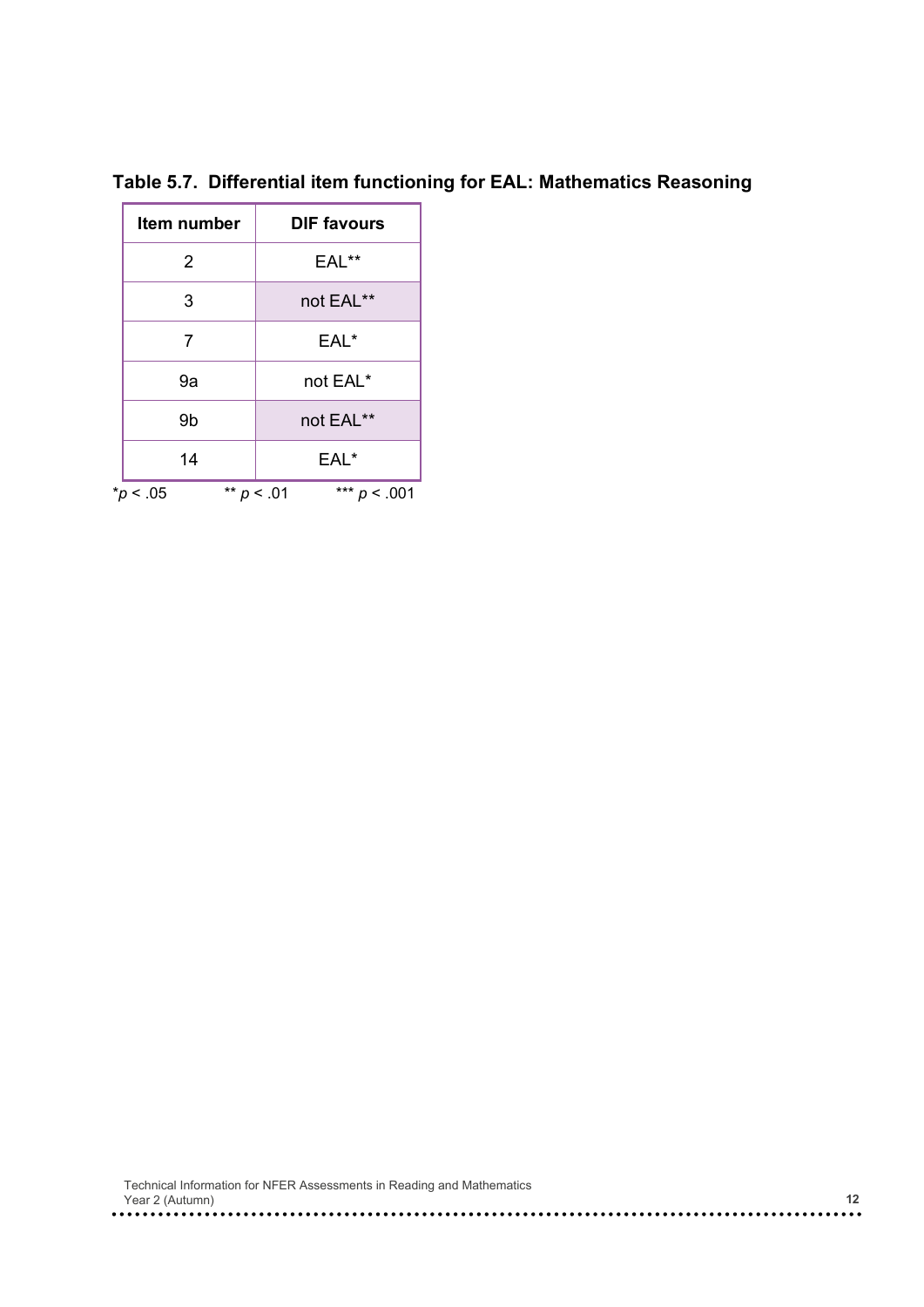## **6 Test outcomes**

The following outcomes are available from this suite of tests:

- Raw score the total number of marks attained by each pupil
- Standardised score
- Age standardised score.

More details of each are available in the relevant teacher guide.